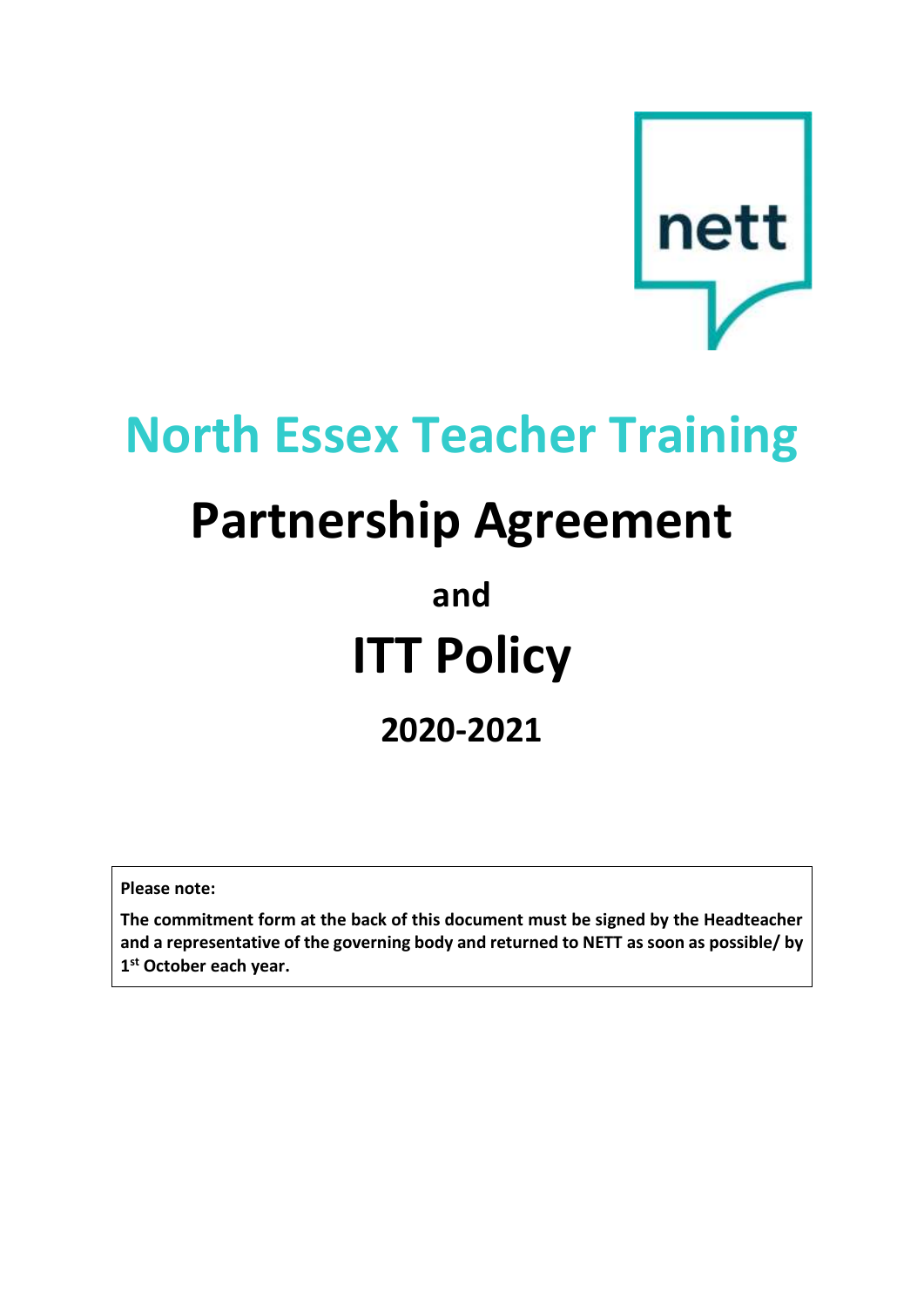# **Introduction**

This 'Partnership Agreement' with schools sets out the basis upon which NETT and schools have agreed to work in partnership to train teachers. It is reviewed annually. It forms the Policy Statement for both NETT and Partnership Schools.

This agreement sets out the respective and shared responsibilities of each of the partners for designing, developing and delivering this programme and is supported by a detailed Improvement Plan (agreed by the Strategic Board) and additional guidance, in line with the Department for Education (DfE) and University of Suffolk (UoS) policies and requirements, as appropriate.

References in this document to partnership schools include all schools with which NETT is working in delivering our programme. It is the responsibility of the Strategic Board of NETT to put in place the necessary management and other consultative arrangements with its partner schools so that it is able to undertake its role as provider through this 'Partnership Agreement' efficiently and effectively.

It is expected that operational decisions that are made in the context of delivering these programmes will be taken jointly by both parties to this agreement through transparent, open discussions and negotiations. However, as the accredited ITT provider, NETT is ultimately responsible and accountable to the DfE, University of Suffolk (UoS) and others for quality and compliance of this ITT programme. NETT therefore reserves the right to take unilaterally such actions or make such decisions as it considers necessary to preserve quality and compliance where exceptional circumstances dictate this to be essential.

# **Aims of the Partnership**

To ensure and facilitate the provision of high quality initial teacher training so that all newly qualified teachers entering maintained schools should have achieved the Teachers' Standards, specified by the DFE

# **The Organisation and Management of the Partnership**

Through the Strategic Board, Training and Management committee, and Trainee Programme Committee, the Partnership oversees, manages and ensures strategic development of the programme

External Examiners, appointed by University of Suffolk, moderates the quality of the course and the University is the final arbiter in the case of any matter having a bearing on the award.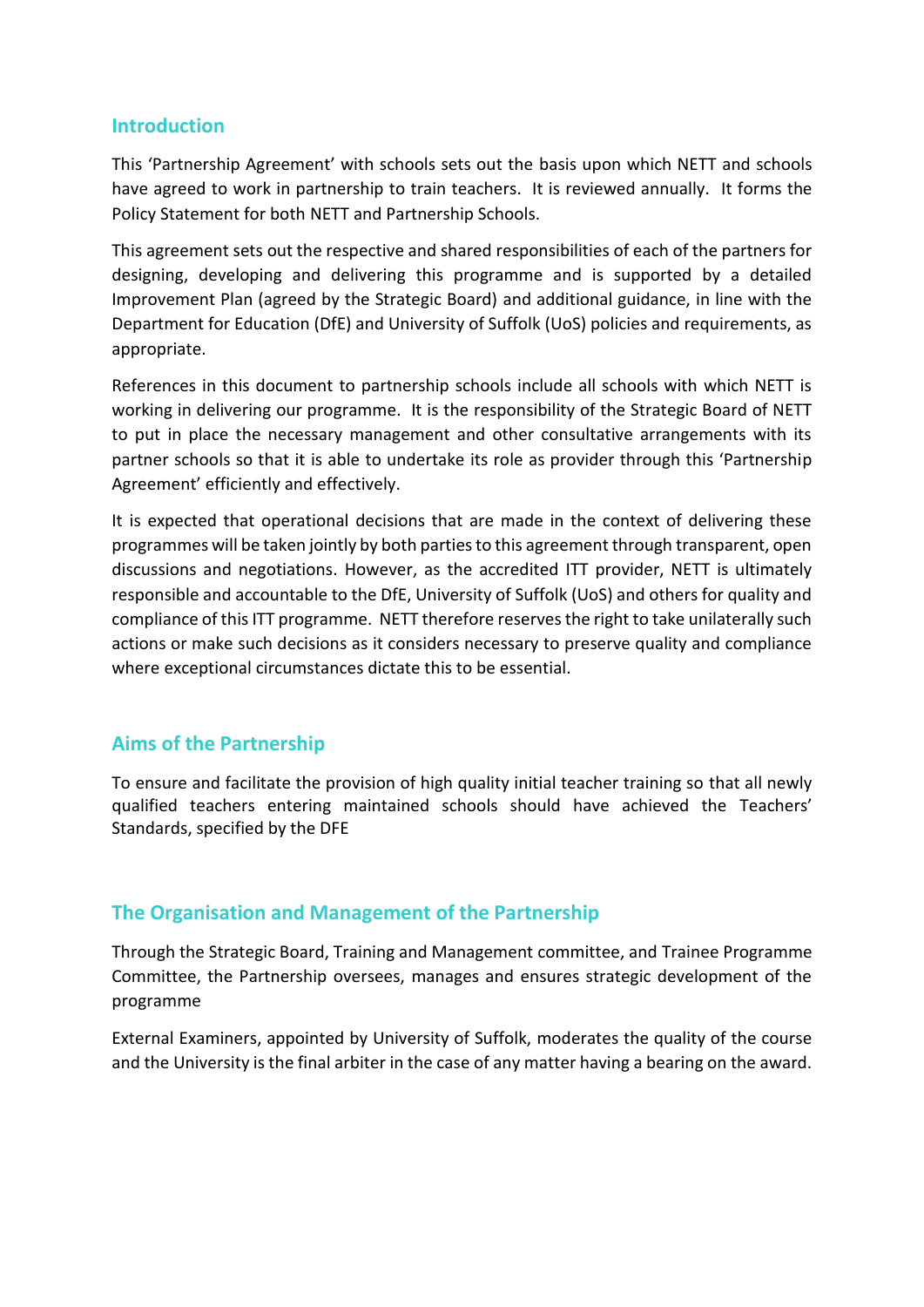The NETT course team are detailed in the table below:

| <b>Title/Name</b>                                                                | e-mail address                   |
|----------------------------------------------------------------------------------|----------------------------------|
| <b>Faculty</b><br>(Social<br><b>Sciences</b><br>of<br>and<br>Dean<br>Humanities) | b.mcook@uos.ac.uk                |
| <b>Professor Brian McCook</b>                                                    |                                  |
| <b>Course Administrator at UoS</b>                                               | c.newton2@uos.ac.uk              |
| <b>Claire Newton</b>                                                             |                                  |
| <b>Programme Director NETT</b>                                                   | sarah.alix@nett.org.uk           |
| Dr Sarah Alix                                                                    | NETT Office: 01255 431949        |
| <b>Primary Leader NETT</b>                                                       | john.morgan@nett.org.uk          |
| John Morgan                                                                      | NETT Office: 01255 431949        |
| <b>Secondary Leader NETT</b>                                                     | Jane.adamson@nett.org.uk         |
| Jane Adamson                                                                     | NETT Office: 01255 431949        |
| <b>Programme Administrator</b>                                                   | angie.chapman@nett.org.uk        |
| Angie Chapman                                                                    | NETT Office: 01255 431949        |
| <b>Programme Assistant</b>                                                       | Louise.schenk-cooper@nett.org.uk |
| Louise Schenk-Cooper                                                             | NETT Office: 01255 431949        |

# **Roles of the Committees**

## **Strategic Board**

- To plan strategically and oversee the development of the partnership, including its financial management, and to advise its members accordingly
- To oversee monitoring, evaluation and quality assurance procedures applied through the partnership's management groups and receive reports from the programme manager
- To encourage the development of good practice in the field of initial teacher education and the continuing professional development of teachers
- To offer advice and guidance in these and other relevant areas to its members and other appropriate bodies
- To be the final arbiter in any appeals procedure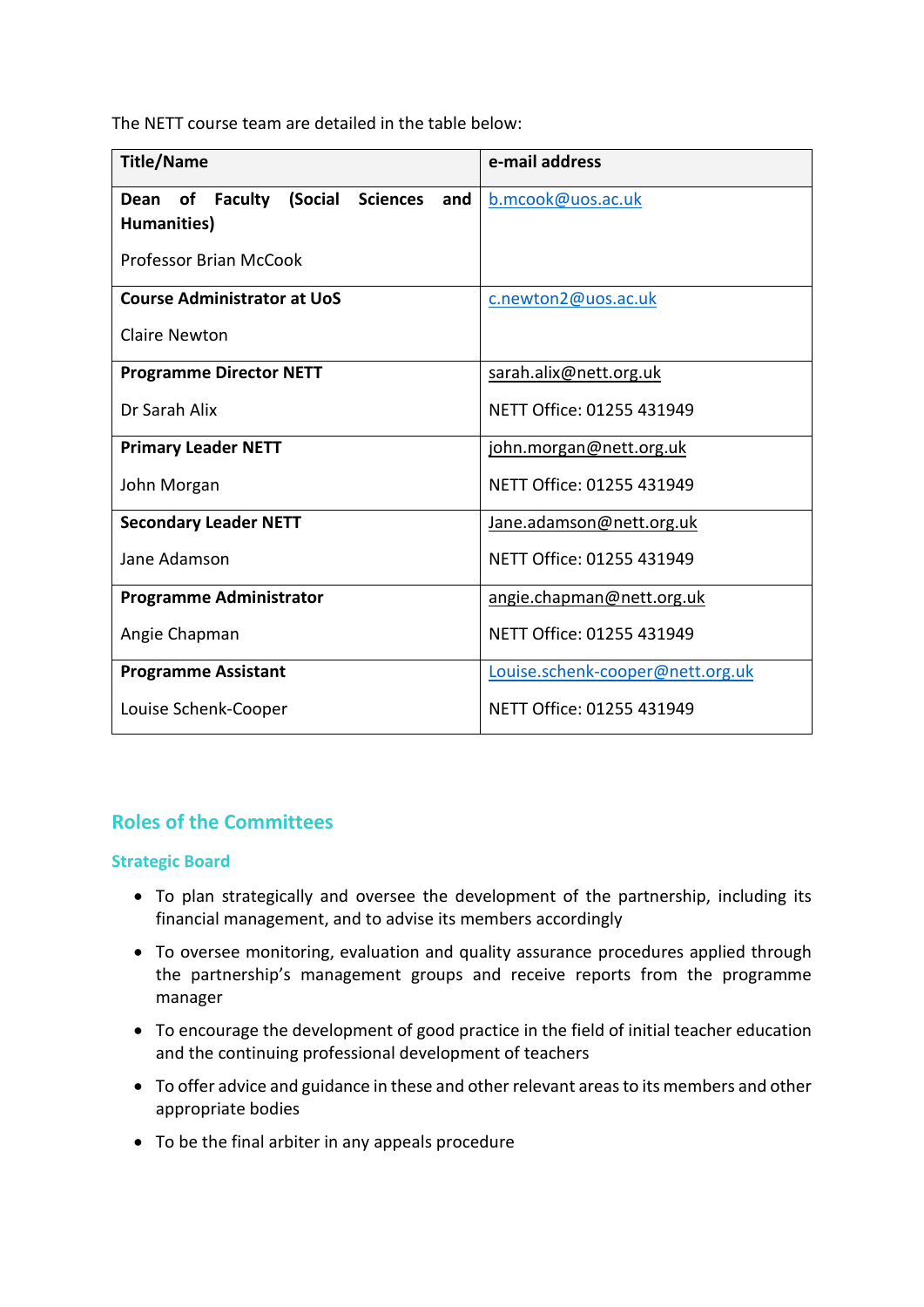## **Training and Management Committee**

This committee involves School Coordinators from NETT partner schools (secondary) and Headteachers (primary).

- To report on trainee progress
- To evaluate school provision for the Training Programme trainees and quality benchmark a school's provision against that of the other Partnership schools
- To monitor and evaluate the implementation and effectiveness of training under the quality assurance procedures of NETT, the Department of Education and University of Suffolk.
- To consider changes which will improve/develop the programme and to make recommendations and evaluate progress on the Development Plan
- To liaise with the Programme Leader on the school placement of trainees
- To inform NETT of any training related issues e.g. strength of departments and suitability of training placements

### **Trainee Programme Committee**

This committee is made up of elected representatives of the trainee cohort and NETT staff.

- To act as elected representatives of fellow Trainees.
- To support the monitoring and evaluation procedures under quality assurance of the NETT programme
- To meet once a term

# **Roles and Responsibilities of the Provider (NETT)**

- Be aware of new priorities and issues emerging from the DFE or other relevant bodies and to ensure these are followed through
- Plan and deliver the central training programme and pre-course induction
- Develop the course, its processes and procedures
- Assess and recommend trainees for the award of QTS and PGCE with the school based subject staff
- Quality assure processes and procedures within the Partnership
- Report to the Lead Headteacher and Strategic Group
- Organise and support delivery of training Mentors
- Develop and support the network of schools which are integral to the training process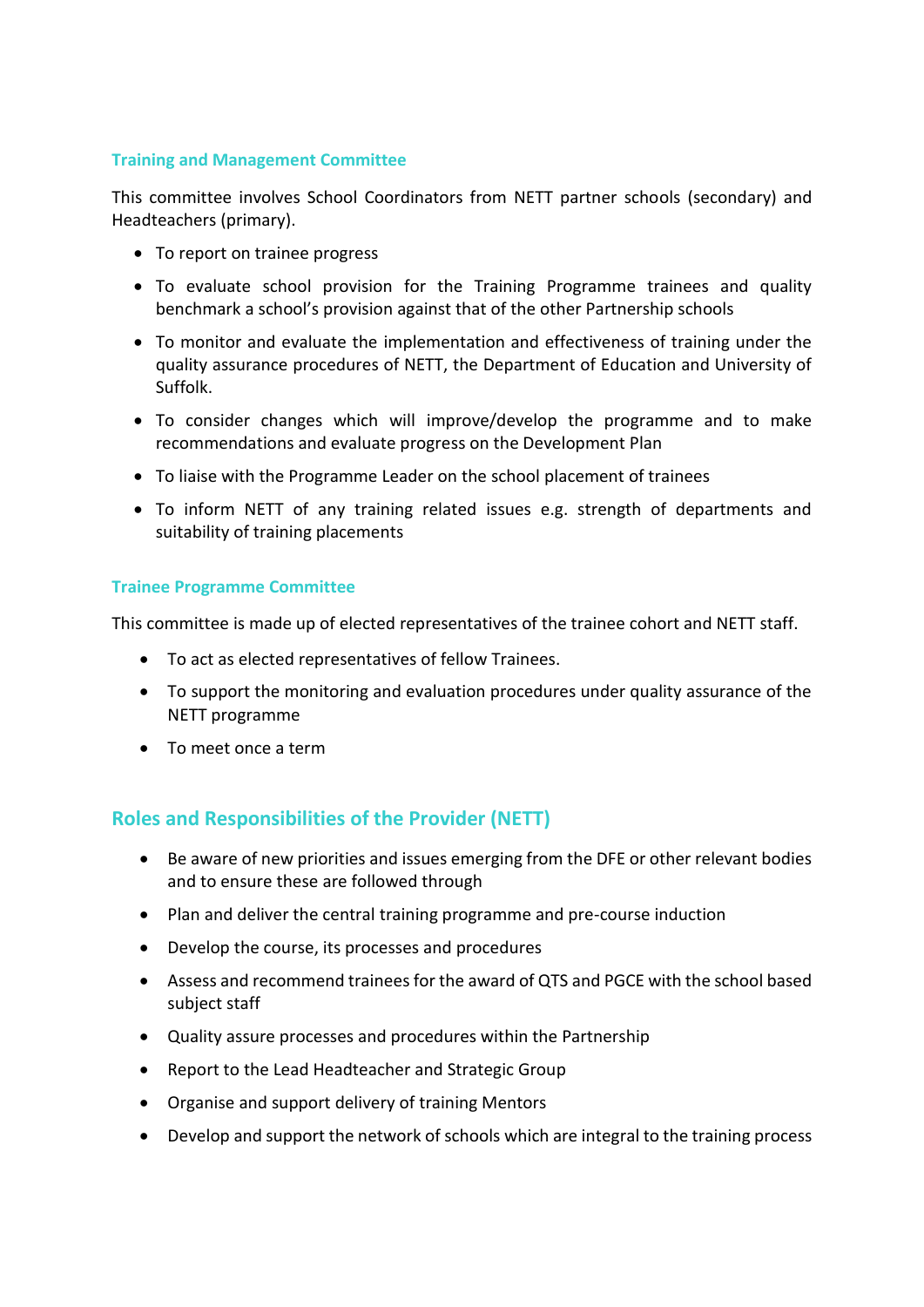- Organise visits by External Moderators to promote Quality Assurance and set bench marks
- Provide pastoral support to the trainees as required
- Quality Assure the programme
- Manage, guide and quality assure the recruitment and selection of trainees
- Select suitable schools for the trainees
- Monitor compliance with Equal Opportunities and Race Relations policies.
- Convene I.T.T. Programme Committee, Assessment Board and other working groups.
- Oversee the planning and delivery of the mentor Professional Development Programme.

# **Roles and Responsibilities of the School**

As a school, we will provide the following for each trainee;

- 1. A suitable programme of rich and varied teaching experience across two or three consecutive key stages depending on school intake and opportunity for personal and professional development, including class contact time and non-contact time for planning, preparation, assessment and reflection in accordance with the PGCE Handbook guidelines
- 2. A Mentor who has:
	- o PGCE or equivalent professional development
	- o Normally at least 2 years teaching experience
	- $\circ$  Teaching across all key stages in the secondary sector including responsibility for publicly examined teaching groups
	- o Evidence of curriculum development experience
	- o Evidence of recent continuing professional development
	- o Strong inter-personal skills
	- o A record of excellent classroom teaching
	- o Subject enthusiasm and a commitment to teaching as a profession

And for secondary salaried trainees:

3. Appropriate timetabling - Monday off timetable (to allow for NETT training) and a light timetable on Tuesday. **Monday and Tuesday in the Spring term must be clear for second school placements**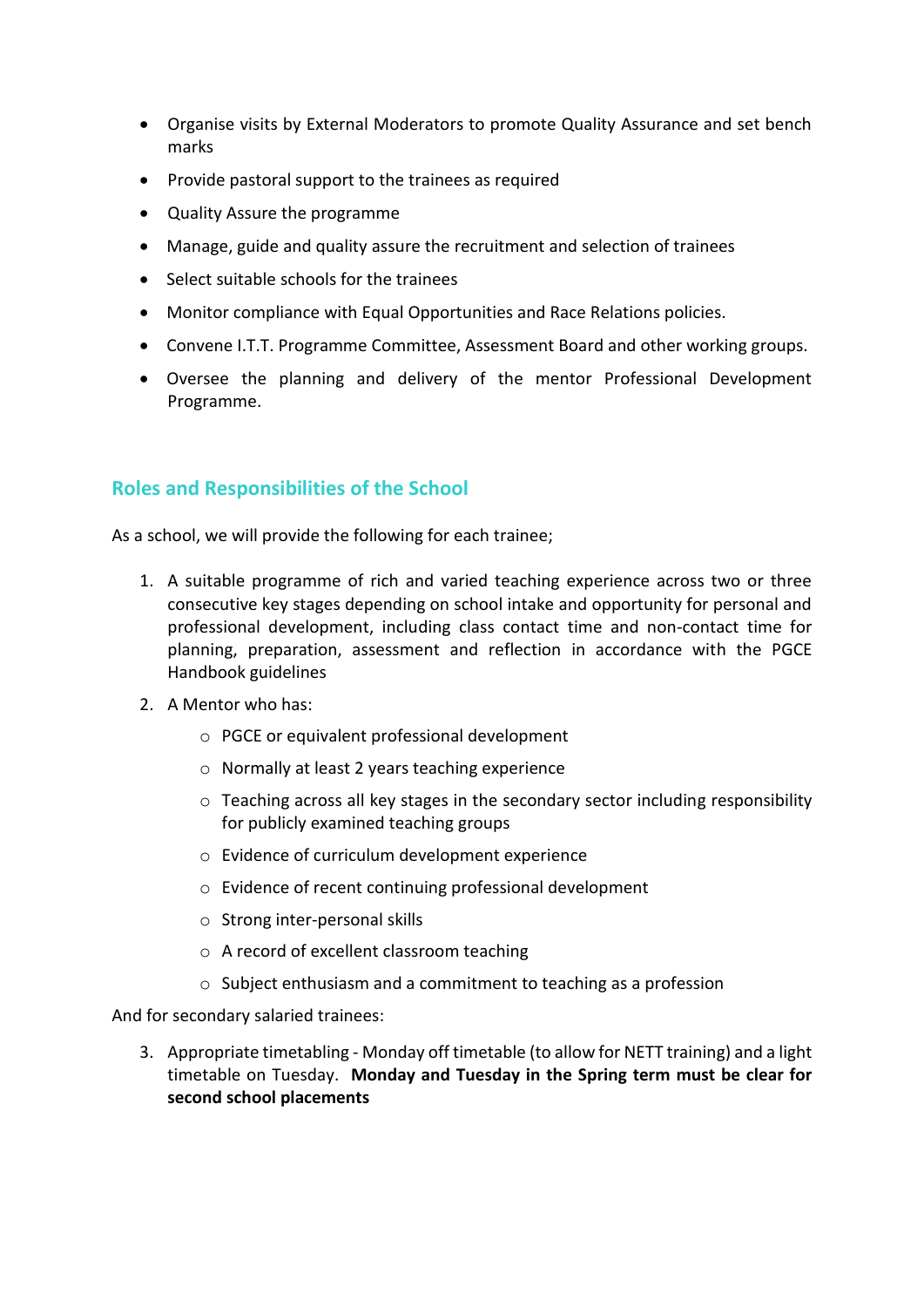We will also:

- Ensure that Governors are committed to ITT involvement and are aware of the:
	- o Partnership Agreement
	- o ITT Policy for the school
- Ensure Trainees have an Induction meeting with the Head Teacher or senior member of staff at the start of their placement
- Monitor the impact of ITT within the school: support all class teachers who have Trainees in their classroom
- Identify a Mentor and ensure that arrangements are in place for them to carry out their role effectively, i.e. having time available to attend training/meet with the Trainee/observe and discuss teaching
- Ensure that the Trainee will not teach for more than 50% in any week of the spring term and 80% in any week of the final term of the programme
- Ensure resources for ITT are adequate and that the Trainee has access to:
	- o work space
	- o books / professional journals
	- o ICT
	- o the school's Continuing Professional Development programme (CPD)
- Contribute to summative and formative assessment as appropriate
- Monitor the impact of the Trainee's school experience on the school and on children's learning
- Attend meetings as required (or send a senior representative)
- Support professional development for all school based and centre based trainers

# **Responsibilities of the Mentor**

- Understand the Teachers' Standards and training programme (PGCE) expectations
- Organise a teaching timetable for the Trainee
- Regularly check the Trainee's progress and evidence
- Observe lessons/sessions and give constructive feedback, setting targets for further development
- Assist the Trainee in planning their schemes of work and lessons
- Liaise with other class teachers with whom the Trainee will be working
- Ensure that the Trainee maintains standards in the classes they teach so that pupils' entitlements are preserved
- Help the Trainee to stay well organised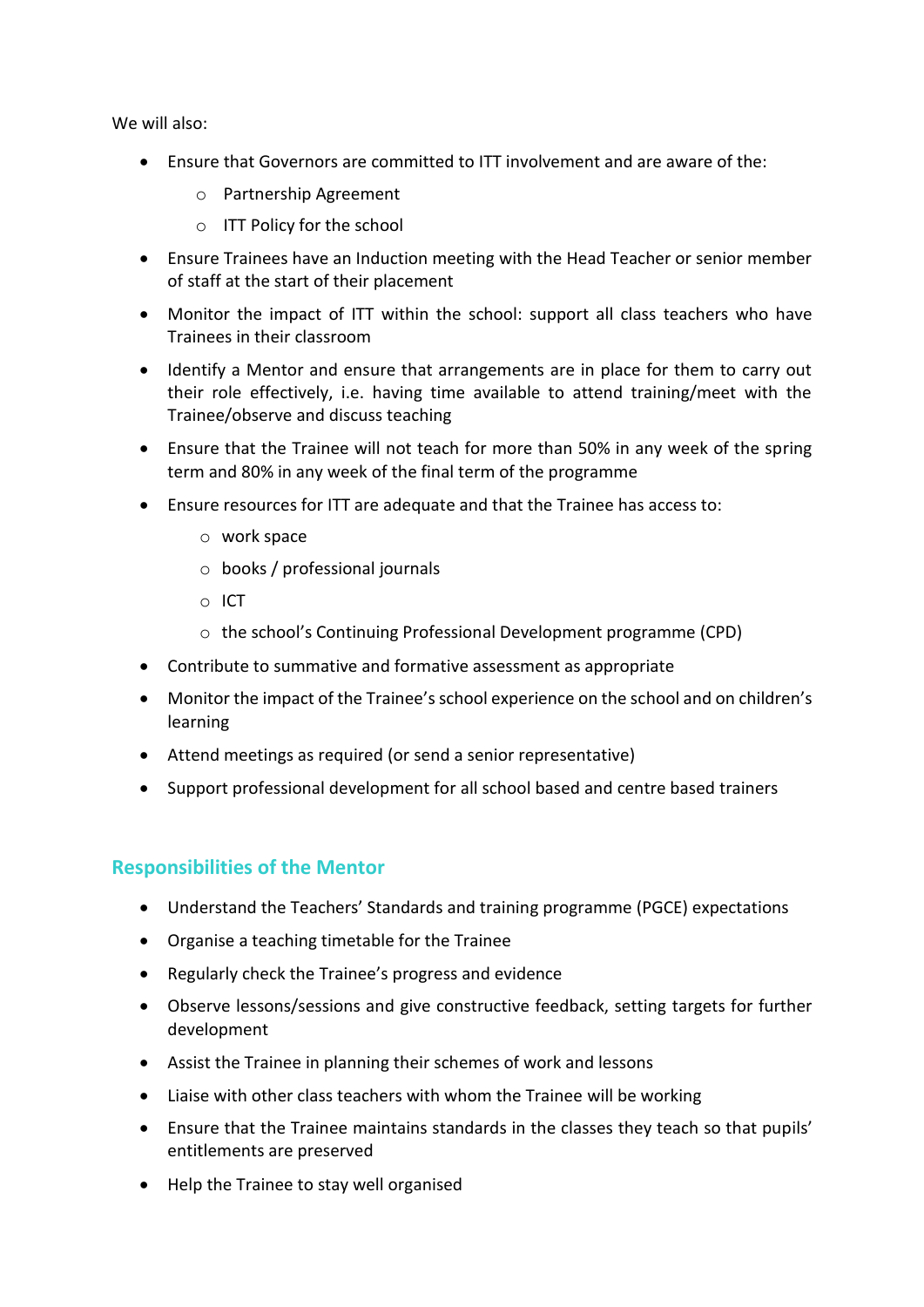- Provide a consistent approach
- Support the Trainee on the writing of assignments and directed tasks
- Attend mentor training and contribute to the evaluation and development of the programme
- Complete the End of Term reports
- Adhere to NETT policies (i.e. Appeals Policy; Equality Policy; Health and Safety; Safeguarding) (as appropriate)

# **Responsibilities of the Trainee**

- Take responsibility for their training plan and behave professionally at all times
- Identify and maximise learning opportunities
- Adhere to UoS and NETT policies (i.e. Code of Conduct, Appeals Policy, Health and Safety, Safeguarding)
- Follow school policies as required
- Keep to deadlines agreed between the Trainee and Mentor
- Attend all training sessions and notify reasons for absence direct to the Directors of **NFTT**
- Complete all PGCE assignments according to the set timetable, in line with UoS policy
- Participate fully in the life of the Partnership schools
- Pay fees, as required, on time to NETT

# **Roles and Responsibilities of the External Examiner**

- Monitor the quality of assignments (written and presentations) produced by the Trainees.
- Monitor the quality of teaching by the Trainees.
- Make recommendations for the improvement of the course.
- Write reports as required by the University of Suffolk.

# **Role and Responsibilities of the School Coordinator (secondary)**

The School Coordinator is a senior member of staff, with access to SLT, appointed by the Head to undertake that role.

• To liaise with NETT to ensure that the trainee receives the 120 training days required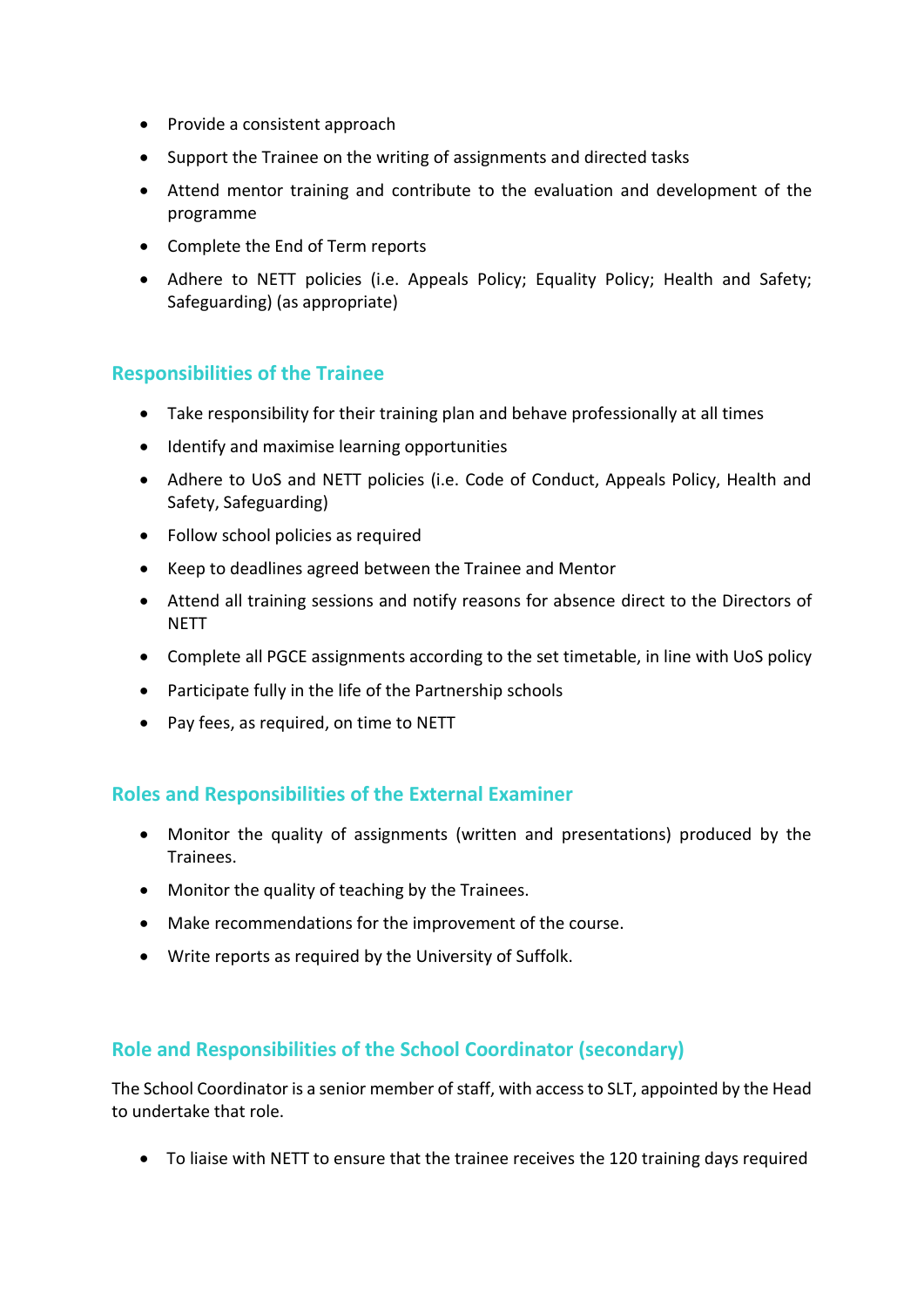- Provide a school-specific induction programme for each trainee at their school for both Teaching Practice 1 and 2 including an introduction to the organisation of the school
- Attend the Training and Management meetings
- Manage, monitor, quality assure and support the work of Subject staff and Mentors within the school community and undertake paired observations with personnel
- Liaise with the Subject staff and Mentors to ensure consistency and balance in the experiences and tutorial support offered to the trainees
- Ensure that all trainees are provided with sufficient access to ICT resources and experience in order to enable them to attain the required Standards for the use of ICT in subject teaching as required
- Observe and assess each trainee teacher at least once each term, and undertake a paired observation with any new personnel, using the agreed observation schedule in order to ensure and moderate consistency of assessment
- Contribute to, and monitor the summative and formative assessment of the trainee teachers' by discussion, observation and written feedback
- Liaise with NETT staff and External Examiner during their visits, where required, and have overall responsibility within the school for liaising with NETT on all matters pertaining to trainees.

# **Role and Responsibilities of the Subject Leader**

- Organise / design a Programme of Subject based theory/curriculum training days (or updating of subject theory work book)
- Input to the subject theory/training days.
- Regularly update the Subject Handbook/curriculum/audits documentation including reading lists and appropriate subject based information.
- Ensure that the Subject requirements of the DFE and OFSTED are fully met.

# **The Content and Delivery of the Programme**

The course consists of three modules through which Trainees demonstrate competence against all of the Teachers' Standards for the award of Qualified Teacher Status.

Trainees will follow three mandatory modules:

- 1. SEND
- 2. Professional Studies:
- 3. Professional Practice, consisting of:
	- o Classroom Practice, including observation of and working alongside, an experienced teacher;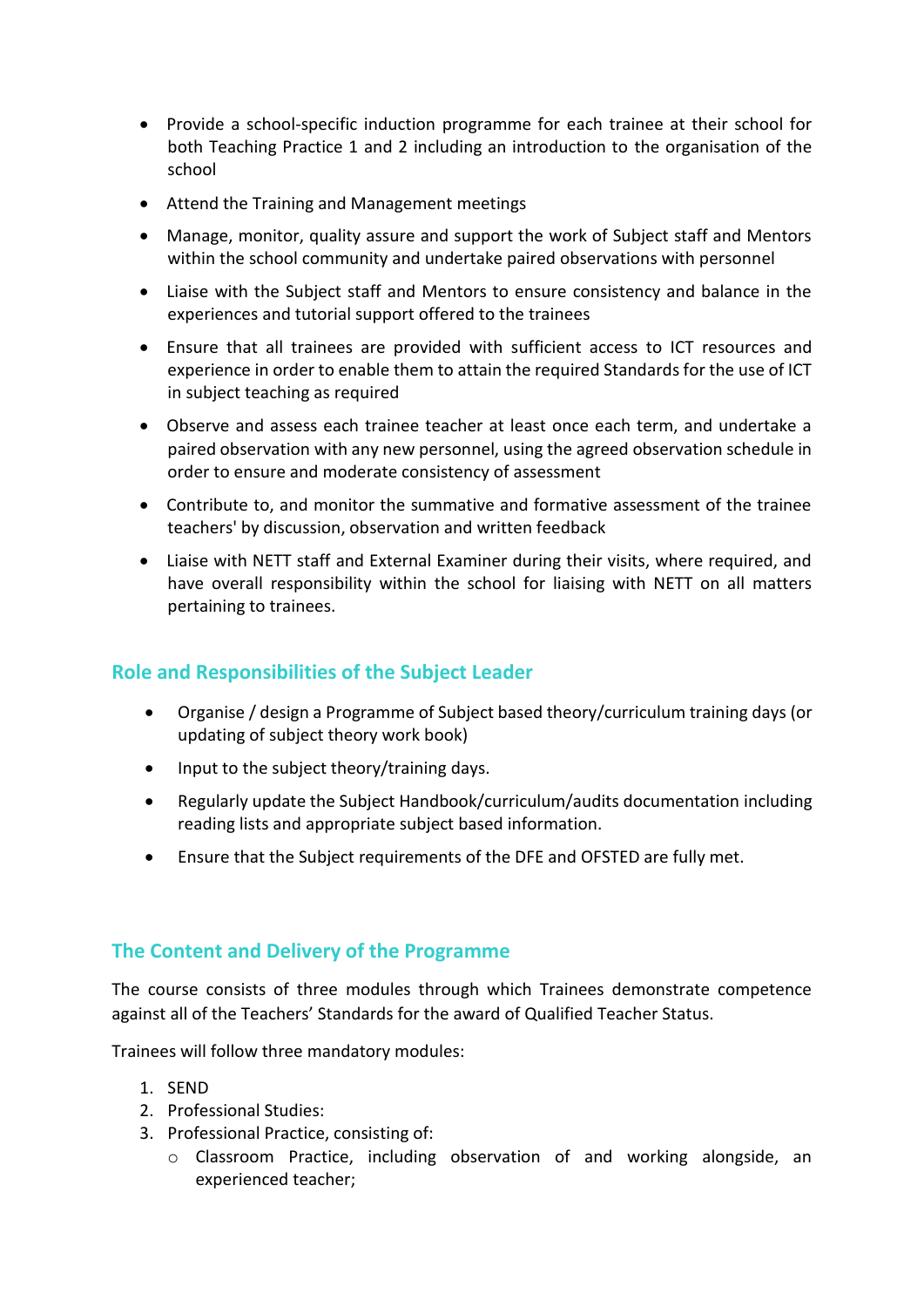o Teaching Practice, including taking a leading role in planning, organisation of and teaching a class and assessing pupil progress in their lessons.

The course aims to provide Trainees with a coherent range of experiences and learning opportunities which, when taken together, build upon what has gone before and lays the foundations for further development. Coherence is achieved by all the Trainers having a shared and clear understanding of how the elements for which they are responsible fit into the rest of the course and how it will be used by Trainees in their subsequent work. To this end, planning groups for each of the taught modules includes both centre-based Subject Advisors and relevant school-based Mentors.

| Module                       | Credits | Level |
|------------------------------|---------|-------|
|                              |         |       |
|                              |         |       |
| <b>SEND</b>                  | 20      | 7     |
| <b>Professional Studies</b>  | 40      |       |
| <b>Professional Practice</b> | 60      | 6     |
|                              |         |       |
| <b>Total</b>                 | 120     |       |

# **Credits, Level and Allocation**

A detailed training calendar is prepared and is available on request. For more details of the course, please refer to the course handbook.

Trainees will be provided with a coherent range of experiences and learning opportunities which, when taken together, build upon their skills and knowledge, laying the foundations for further development. Trainees will have all of the necessary learning opportunities and support to enable them to demonstrate that they are meeting the Teachers' Standards.

# **Quality Assurance Procedures (including Improvement Planning and Self – evaluation)**

The University of Suffolk operates a set of quality assurance and enhancement processes termed the 'Risk-based Monitoring and Enhancement (RiME) processes. We carry out selfevaluation in the form of a context document and the writing and review of the Development Plan. These documents are overseen by the NETT Strategic Board and are reported to UoS Ipswich. The NETT course term are committed to following the US Complaints Policy, Academic Appeals Policy and Management of Course Policy. NETT has a detailed Development Plan for future development.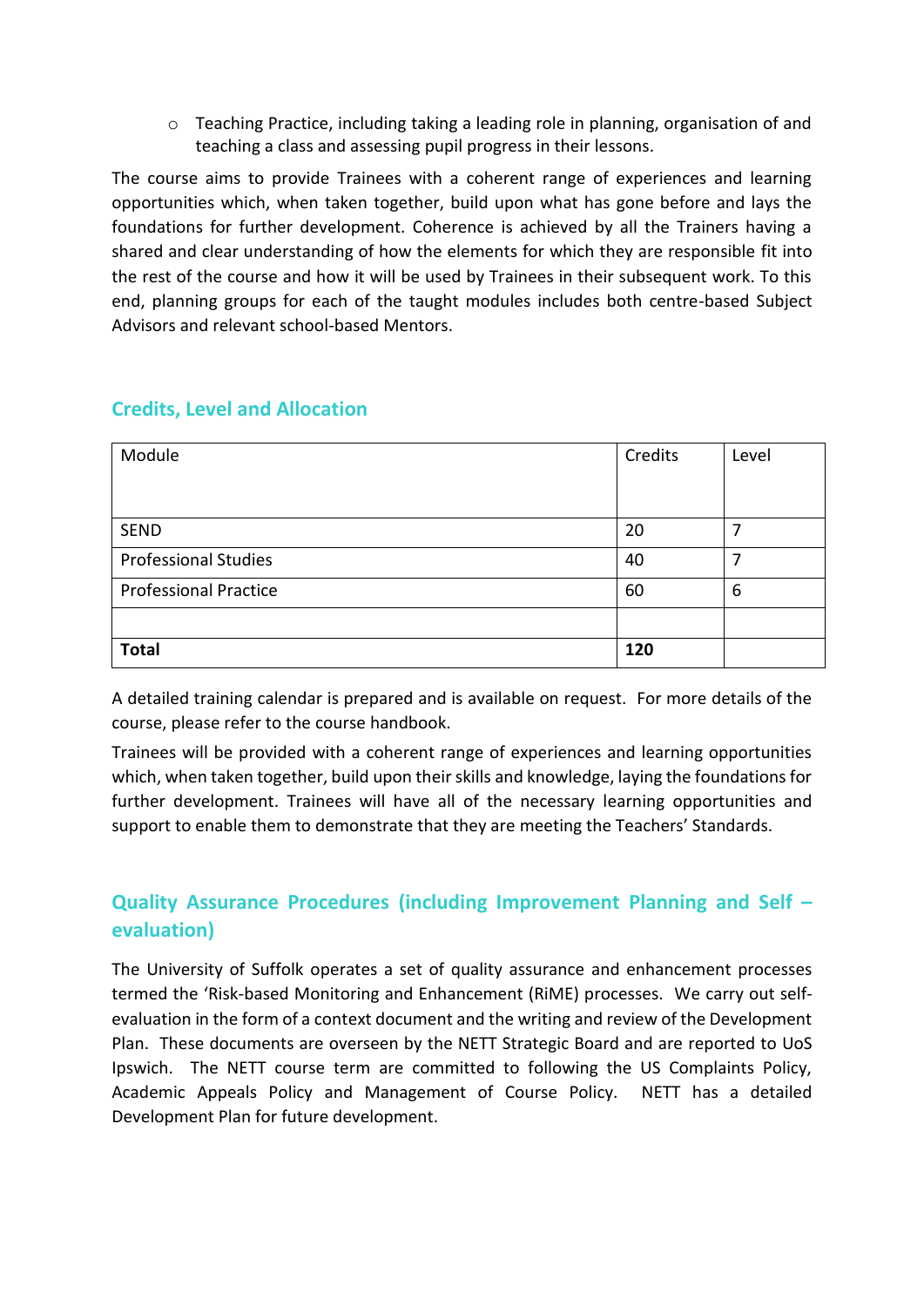## **Trainee Workload**

Trainee workload is covered in our well-being plan.

## **Equality of Opportunity**

NETT is committed to promote equality. This involves tackling the barriers which could lead to unequal outcomes so that there is equality of access and the diversity within the school community is celebrated and valued.

We believe that equality should permeate all aspects of school life and is the responsibility of us all. Every member of the NETT community should feel safe, secure, valued and of equal worth. At NETT, equality is a key principle for treating all people the same irrespective of their gender, ethnicity, disability, religious beliefs/faith tradition, sexual orientation, age or any other of the protected characteristics (Single Equalities Act 2010).

For further information, please refer to our Equal Opportunities Policy.

## **The Safeguarding of Children and Young People**

Everyone who comes into contact with children and their families has a role to play in safeguarding children. NETT staff and trainees are particularly important as they are in a position to identify concerns early and provide help for children to prevent concerns from escalating. They form part of the wider safeguarding system for children which includes Social Care, the police, health services and other services to promote the welfare of children and protect them from harm.

The document 'Keeping Children Safe in Education (DfE, July 2019) **MUST** be read in conjunction with individual schools' Child Protection Policies.

## **Selecting and Interviewing Applicants**

#### **Requesting and receiving School Direct places**

NETT has the lead responsibility for bidding for School Direct (SD) and core places in line with the requirements of the DfE. This does not preclude schools bidding for their own places and naming NETT as their provider.

#### **Recruiting and selecting Trainee Teachers**

NETT, along with partnership schools who have bid for SD places will have joint responsibility for marketing and promoting the SD course and for the selection process through which applicants are selected and offered places.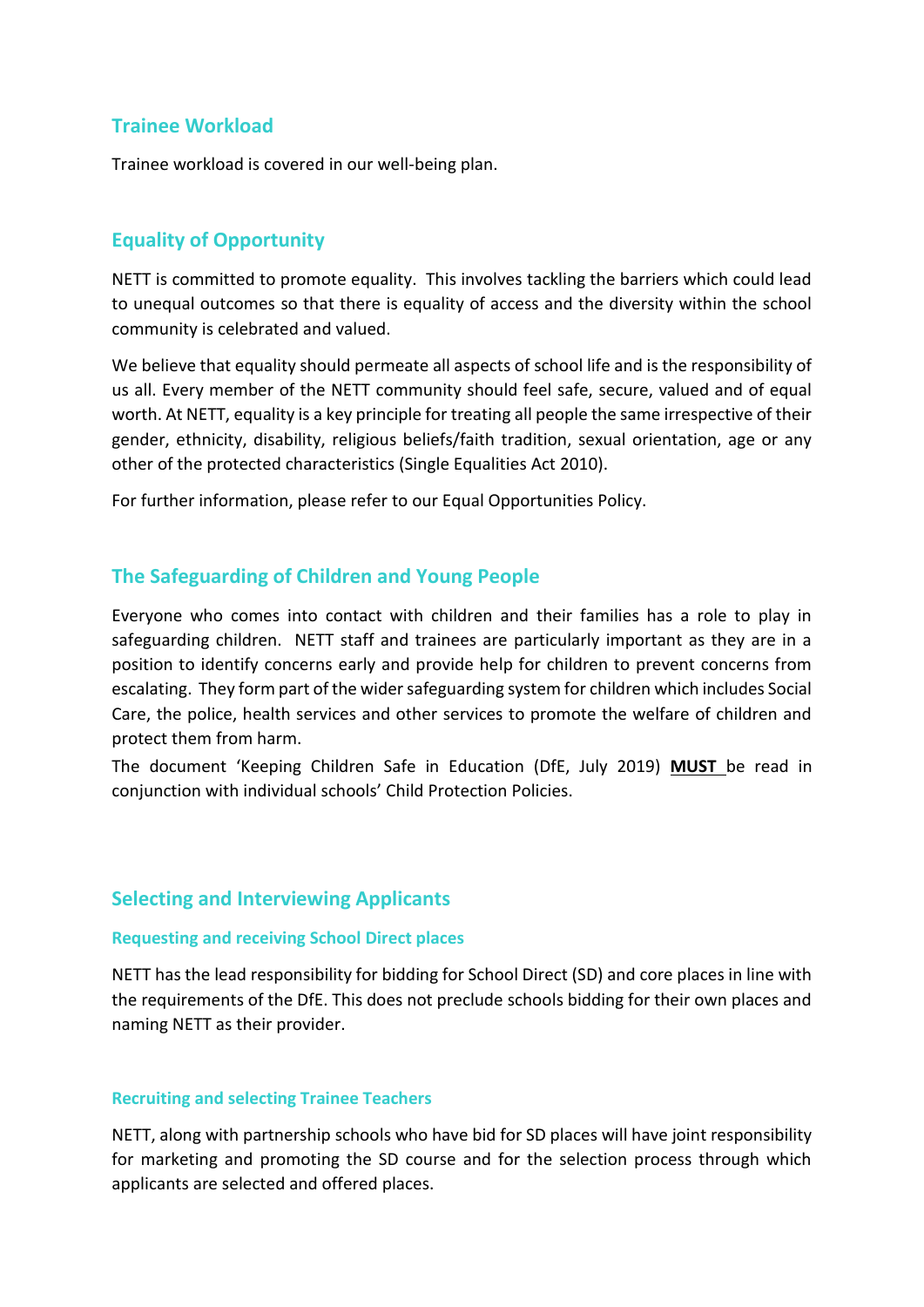NETT and partner schools will jointly scrutinise applications, where possible, and, in accordance with the agreed selection process agree the applicants who will be called for interview having regard to the eligibility and suitability criteria.

NETT will have responsibility for organising the selection days and the resources required for such days. The Programme Leaders of NETT will act as chair for each selection event and will have responsibility for ensuring that selection takes place in accordance with the agreed process and that all decisions and recommendations are documented and reported correctly.

NETT will have responsibility for all administration related to recruitment and selection process including ensuring that all formalities have been undertaken and completed correctly; that all supporting documentation is received, checked and filed; that required information about applicants is logged and entered for analysis and other data returns are made and for ensuring that all trainee teachers accepted onto the course meet all the trainee eligibility and suitability criteria

## **Finance and other trainee and programme administration**

NETT will have responsibility for all finance and Trainee and programme related administration including the setting of tuition fees, the assessment and payment of access related monies to Trainee Teachers on this scheme and the assessment, payment, recovery and accounting for training bursaries.

## **Funding Arrangements**

This will be reviewed annually, please contact NETT for current information.

# **Data collection and analysis, audit and evaluation and other reporting requirements**

NETT will take responsibility for all main data collection, analysis and reporting and audit requirements up to the point of ITT course completion. Strategic Board and Partnership Schools will jointly plan how they will evaluate and review this ITT provision having regard to any external evaluation and review requirements.

## **Selecting and deselection of schools to the Partnership**

### **Selecting**

Schools wishing to join the partnership will be given a QA visit by either PD or PL to ensure understanding of the Partnership Agreement and expectations for training. A member of the Strategic Board will also carry out a QA visit within the first two terms.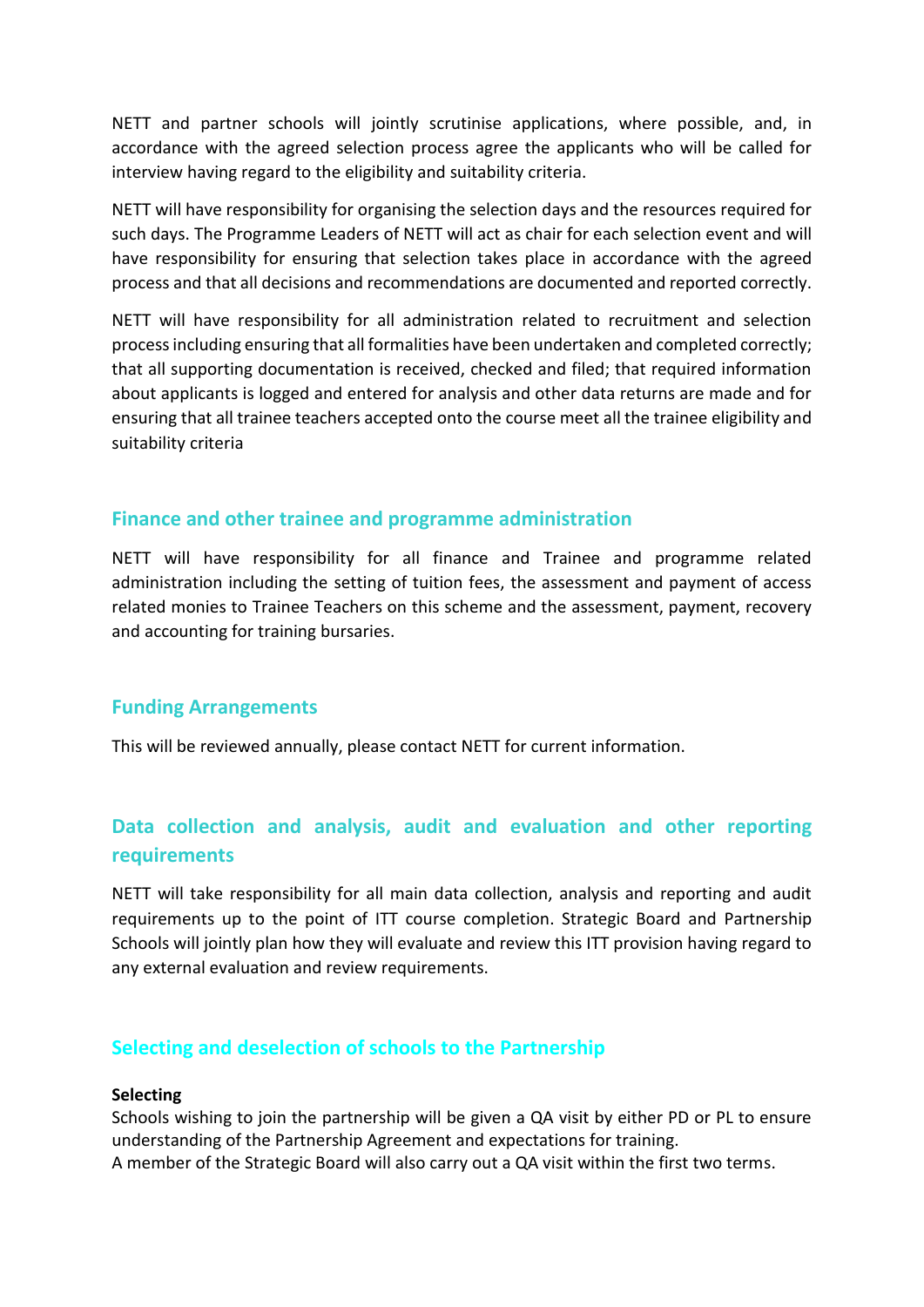## **Deselecting**

If a school fails to provide adequate levels of training or does not adhere to the Partnership Agreement, they may face deselection. In the first instance a visit will be made by the PD to discuss any issues and to see if these can be resolved. If this is not possible the trainee will be placed elsewhere.

If the school then wishes to work with NETT in the future the selection process would need to be repeated.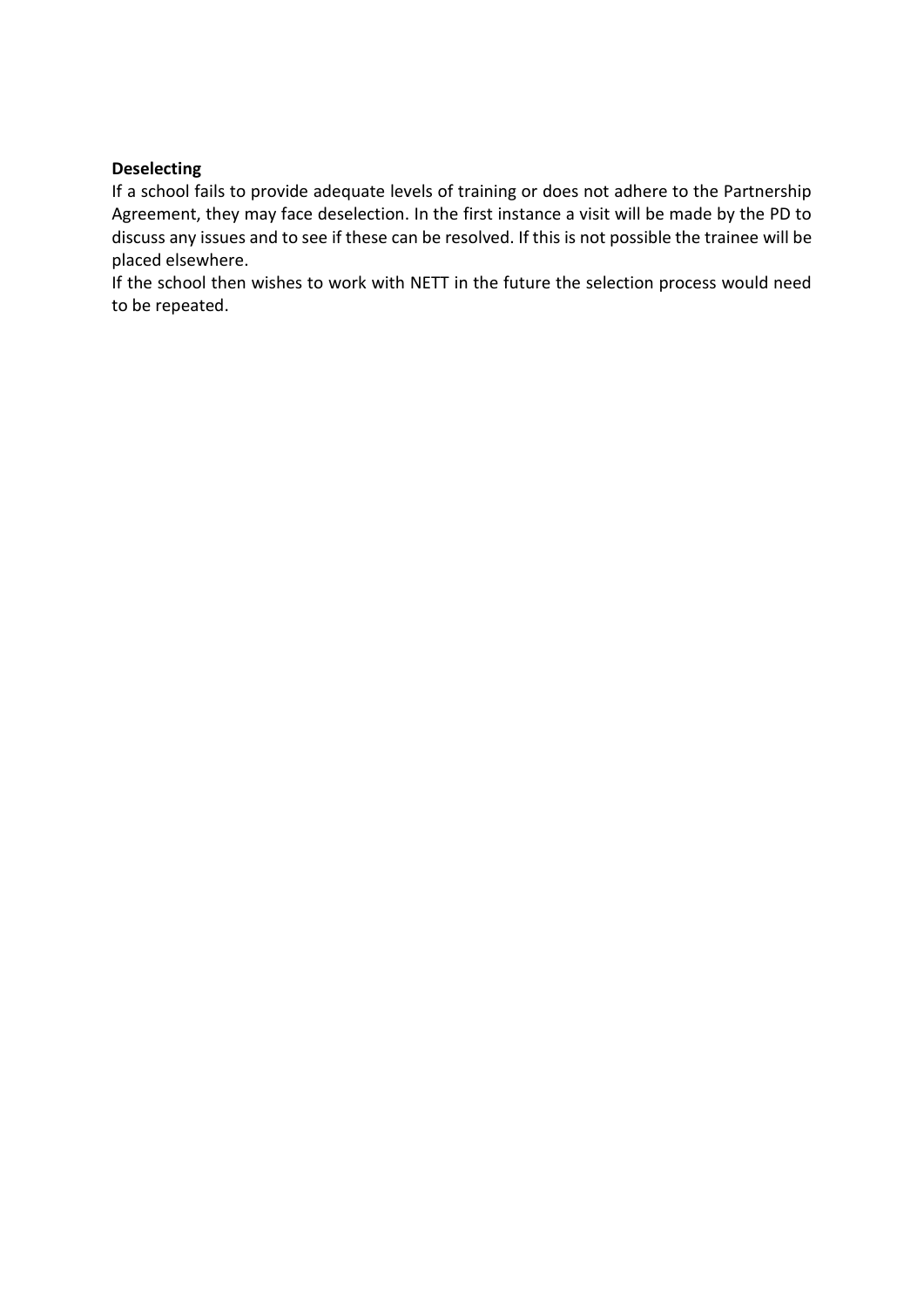

# **Commitment made by Partnership Schools**

- 1. Make the Trainees feel welcome in the school and, as far as possible, treat them as if they were full members of the school staff. This means involving them in the full range of staff meetings, relevant in-service training, planning meetings and playground duties etc.
- 2. Plan its work with Trainees in ways that will provide effective, high quality Initial Teacher Education and, thereby, benefit both Trainees and the school, in the short and the long term.
- 3. Make sure that all staff involved in Initial Teacher Education, have time to reach a clear understanding of the relevant detailed course documentation and are encouraged to follow the procedures outlined in the documentation.
- 4. Ensure that Mentors attend designated meetings held at the NETT Centre or on-line.
- 5. Negotiate with the Programme Leader/Director to ensure that Trainee placements for teaching practices allow Trainees to work in classes which can be managed reasonably easily by the class teacher, and which **do not pose insurmountable behaviour management problems for Trainees** during this early stage of their development as a teacher.
- 6. Ensure that Trainees work with teachers who provide a good model for the Trainees to emulate and who are keen to share their good skills with the Trainees.
- 7. Allow the Trainees to see a range of good and outstanding teachers at work in partnership schools and to encourage those teachers to share skills and ideas with the Trainees.
- 8. Inform the Programme Leader/Director when the school needs to change its school mentor and ensure that the new school mentor has sufficient time and resources to carry out the role properly.
- 9. Allow Trainees to gradually increase their involvement from group to class teaching as in the programme and which ensures growing confidence throughout the year.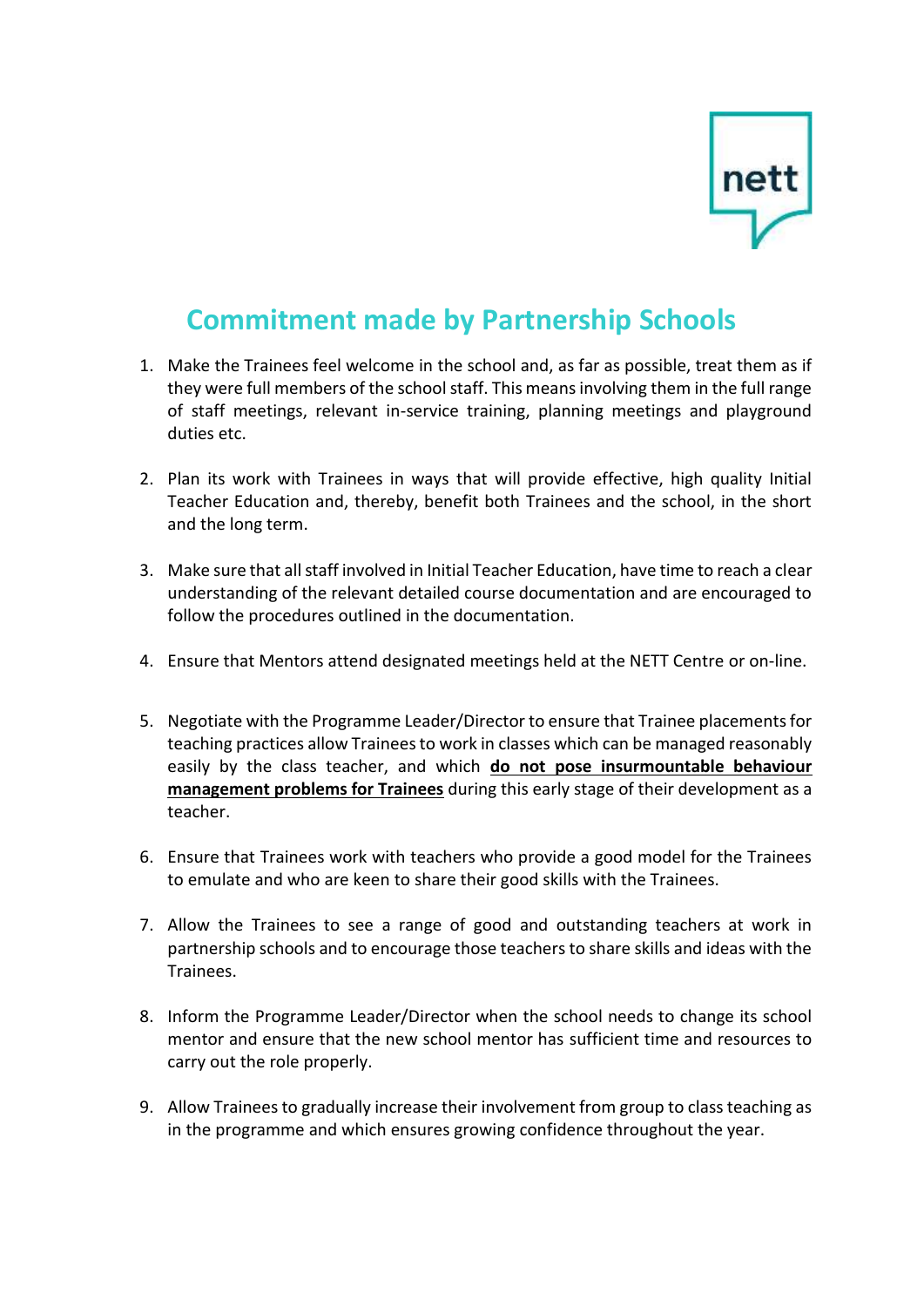- 10. Observe the relevant policies and documentation and ensure school staff are aware of that documentation.
- 11. Ensure that issues/difficulties are dealt with sensitively. Where possible, solutions will be found that allow everyone to move forward in a positive way.
- 12. Ensure that a sensitive approach to the needs of the Trainees' to maintain a work/life balance is always observed.
- 13. Ensure Trainees have an induction meeting with an appropriate member of staff at the start of their placement.
- 14. Ensure that the Trainee will not teach for more than an average of 80% in any week of the programme.
- 15. Ensure that Governors are committed to ITT involvement and approve an annual policy.
- 16. Contribute to summative and formative assessment as appropriate. Ensuring all documentation relating to the assessment of Trainees is completed by deadlines and shared with the trainee and the Programme Leader/Director.
- 17. Inform the Programme Leader/Director of the outcome of an Ofsted inspection as soon as published.
- 18. Plan the Trainee's timetable to ensure that the trainee is able to experience Standards not previously met/experienced.
- 19. Observe lessons (as stipulated in the Handbook). Assess against the Teachers' Standards and give constructive feedback, setting targets for further development.
- 20. Assist the Trainee in planning their schemes of work and lessons, working towards increasing independence throughout the year.
- 21. Liaise with other class teachers with whom the Trainees will be working.
- 22. Ensure that the Trainee maintains standards in the classes they teach so that pupils' entitlements are preserved.
- 23. By agreement, meet with the External Moderator and External Examiner as appropriate.
- 24. All partnership schools need to have adequate insurance cover, including public liability and professional indemnity.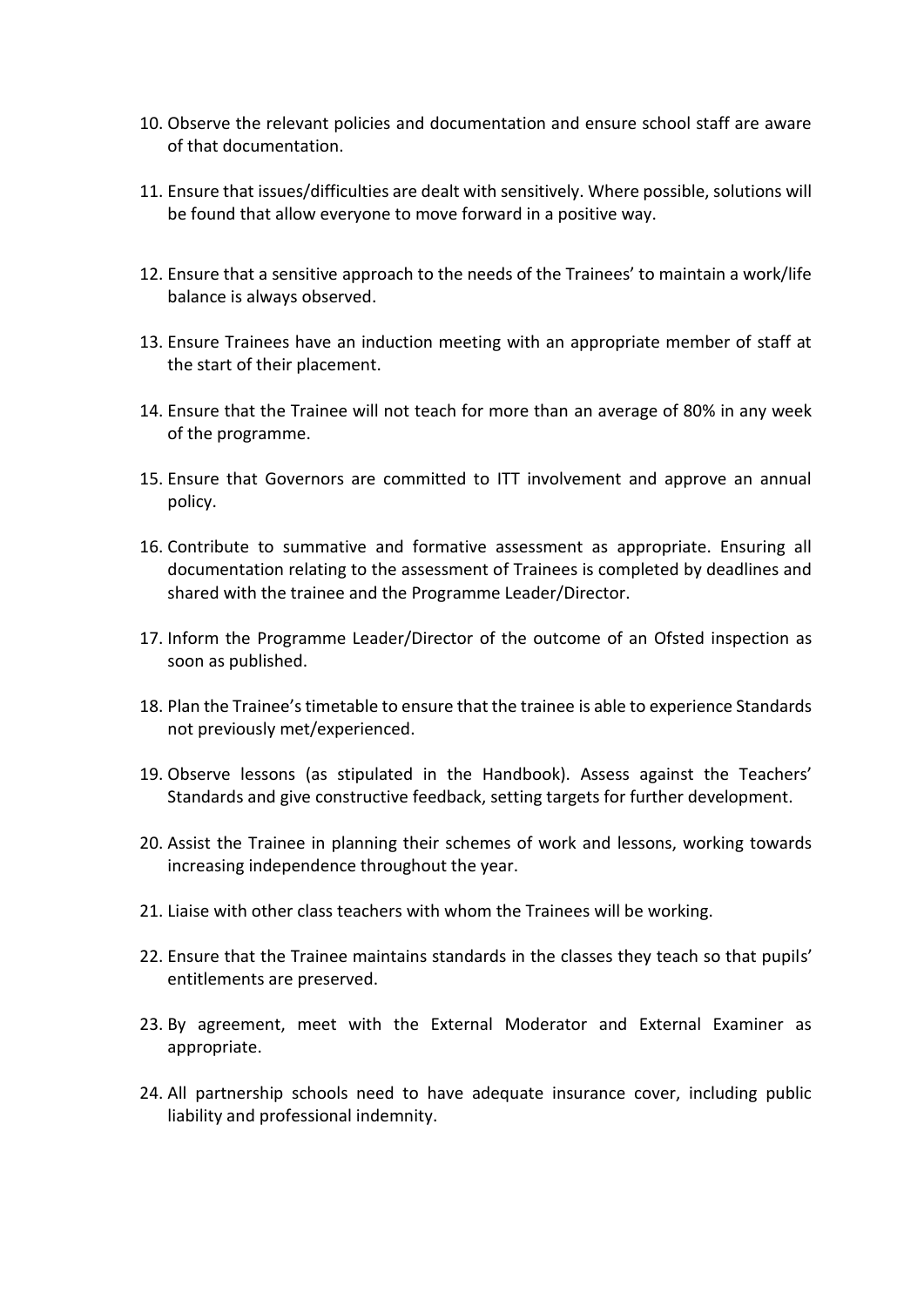- 25. Adopt the Partnership Agreement and ITT policy provided **or** adopt the Partnership Agreement and write an individualised ITT Policy to be adopted by the Governing Body.
- **26. Copies of contracts for salaried trainees must be sent to NETT before the start of the course.**